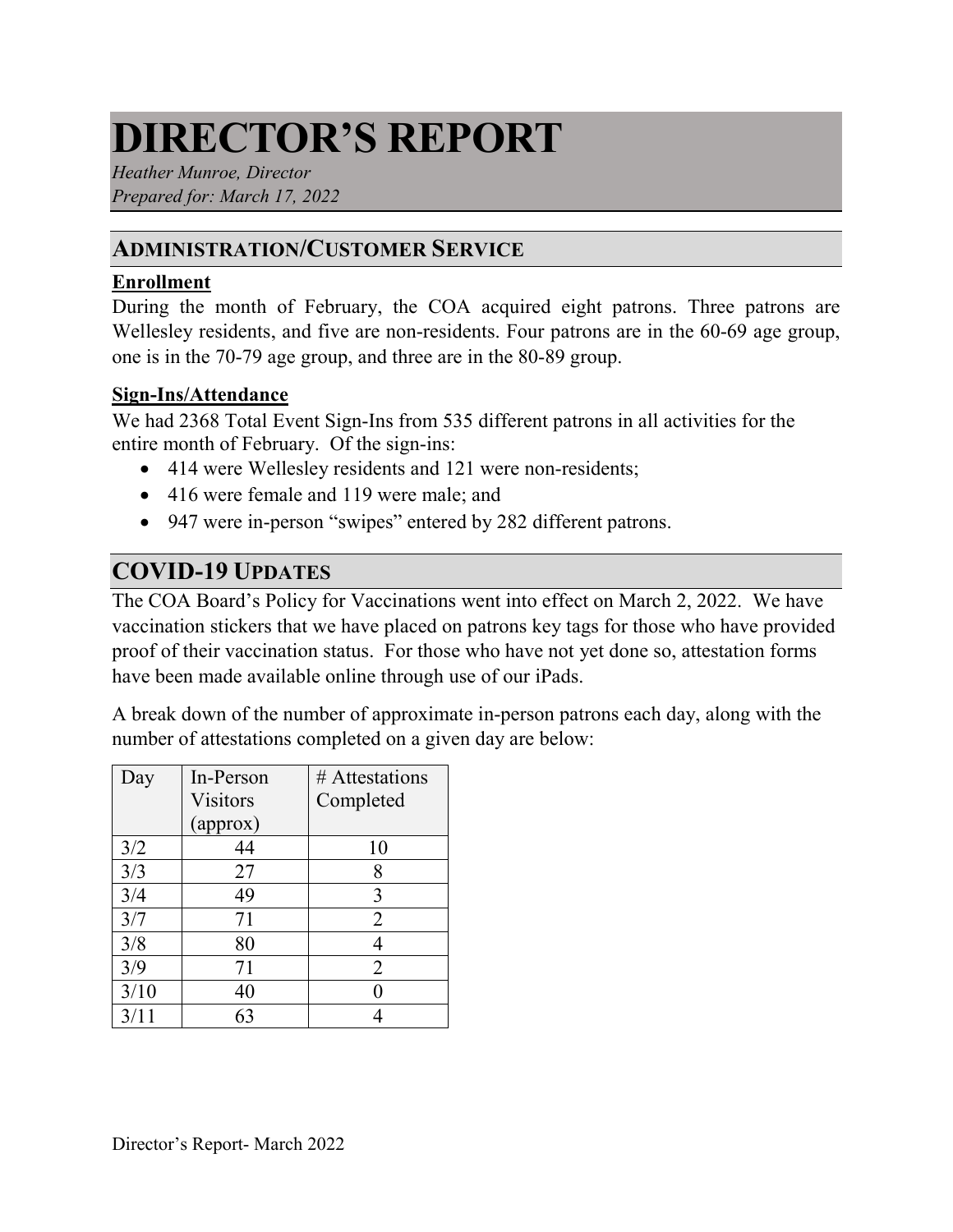# **FINANCES**

# **FY22**

*Quarterly Report FY22 – 2nd/3rd Quarter Finance Update*

### *Operating Budget*

Our FY22 Operating budget is in good shape. With most of February's expenses accounted for, we have used about 64% of our budget, which puts us right on target for the eight months in (66%). In the fall, we had additional office assistance by Elise, which had not budgeted for, however, the expenses have washed with not having a departmental assistant for a few weeks. Non-routine expenses since the first quarter included: bus repairs (Brakes, Fuel Pump, tires, brake pads, routine maintenance, and insurance payment for stolen catalytic converter) of \$2,700. We are running over in printing & mailing as anticipated as we continue to use Sherry Hanks to assist us with our adobe work on the newsletter to the cost of \$750 per cycle, and as we only budgeted for two cycles, we expect to run over by about \$3k and will make up for this by underspending other line items by that amount. Our payroll is tracking about 67% which is right on target.

### *Capital Budget*

In regards to capital, we have not yet touched FY22 or FY21 Carryforward. We will be looking to work on expending these funds over the upcoming months on hybrid technology. We will be working with Rec department and IT to see what options have been used at Rec and what makes sense for the TPC.

For FY19 capital, we have paid for the cabinet locks and our current balance is \$227.53, we will order additional storage containers and use up the balance of this project.

#### *Programming Budget*

The complete programming budget consists of funds from the Operating Budget, EOEA, a grant from Junior Wellesley Hills Women's League, and revolving funds. All in all, we have expended about 56% of our total programming budget for the fiscal year.

### *EOEA Budget*

FY21 EOEA funds have been put on hold for further expenditure for the time being in good faith to hold the funds that the Town often charges when a position is converted from part-time to full-time, as the Board voted a few meetings prior to support.

For FY22 EOEA, we have already allocated \$42,600 for salary offsets, leaving us with about \$18k of funds appropriated but not yet expended. We have spent funds on: Events, Holidays, Social Programs; Activities & Additional Supplies; and Fitness Center Supplies. We currently have a balance of \$13k remaining.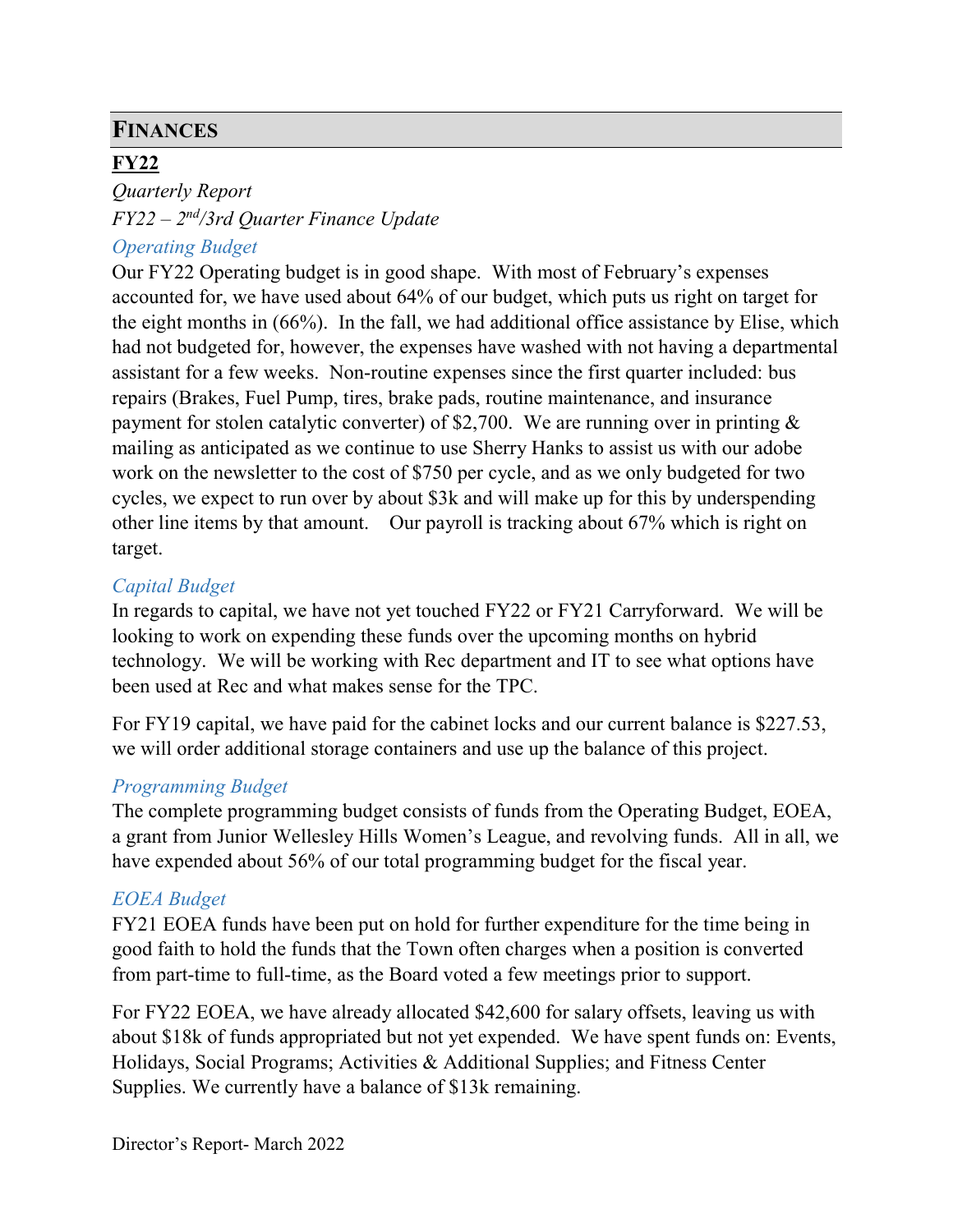#### *Gifts Accounts*

**Coffee.** Our Coffee account covers the cost of coffee and coffee supplies. This account will often show as negative balance in between months. At the end of each month we send an invoice to the Friends to cover the cost of our coffee supplies for that prior month.

**Newspapers.** Our COA Subscription account covers the cost of five newspaper subscriptions annually, including: New York Times, USA Today, Townsman; Boston Globe; and the Wall Street Journal. The Friends have given us a check to cover all of these subscriptions for FY22. The only one that is not paid for in full is New York Times, which the Town's credit card gets charged monthly.

**Lunch.** The Lunch Subsidy program is where the funds from the Friends go for lunch subsidies and free lunch. This account will usually show a zero balance. Once the "gift" is approved by the Board, it is directly transferred to our Revolving Fund where lunch expenses are paid for.

**Hot Meals.** We worked with the Friends to draw down this fund by first paying for free lunches from there before requesting more funds on a monthly basis from the Simons fund. As of January  $1<sup>st</sup>$ , the account is zeroed out.

**Client Assistance.** Thus far this year, we have expended \$264 from the client assistance fund for scholarship assistance for fitness classes. The balance that remains is \$4,597.

**General Gift.** The NEF grant for the fitness center passed through this account. Our current general gift balance is \$27,181.

**Marketing.** COA Marketing Account. We continue to charge the periodic cost of staff name tags, signature lines, and business cards to this line. We have preliminary included \$35 worth of such expenses. We have spent a total of \$189 thus far this year and will need to expend a little more for name tags.

#### **Attachment 1: FY22 2nd/3rd Quarter Finance Report**

#### *Other Funds*

**Campana Trust.** Our current balance is \$356k with this fiscal year's contributions being \$36k. My records show two different recent numbers, will verify with Finance along with current interest amount.

### *PILOT Program Update*

We will need to do a more in-depth report next month to see how everything stands. To date, we have run 16 programs using funding from the PILOT account of the revolving funds totaling an expense of approximately \$5k. The current trend we are seeing is that programs are very popular while free and many are dropping off in attendance once payment is required. In order to provide a complete analysis, we will wait until next month when we can thoroughly examine all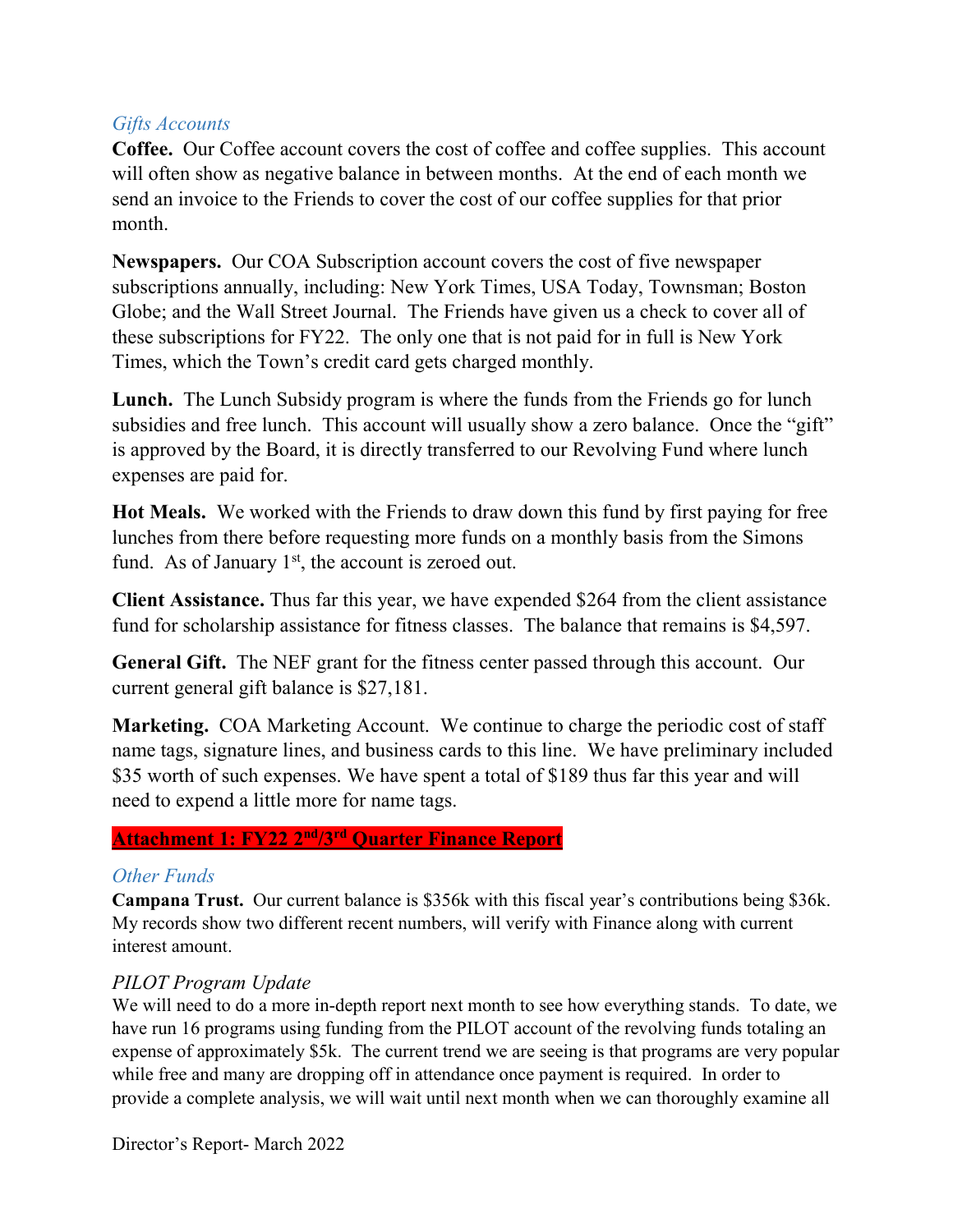of the revolving funds at once and will report in relation to the current practices and recommendations for the next fiscal year.

|  |  | FY22 Gifts-Monetary |
|--|--|---------------------|
|--|--|---------------------|

| <b>From</b>  | <b>Purpose</b>                    | <b>Amount</b>      |
|--------------|-----------------------------------|--------------------|
| <b>FWCOA</b> | Subsidized Lunch (February 2022)  | 189.00             |
| <b>FWCOA</b> | Subsidized Simons (February 2022) | 500.00             |
| <b>FWCOA</b> | Subsidized Coffee (February 2022) | 44.37              |
| <b>MISC</b>  | Coffee Donations                  | 168.0 <sup>c</sup> |

*FY22 Gifts- Nonmonetary*

| <u>From</u>    | <b>Purpose</b>                              |
|----------------|---------------------------------------------|
| Tess Griffin   | Headphones                                  |
| Alexa O'Toole  | BSO Tickets x2 (in honor of Pierre Laurent) |
| Camille Coffee | Tickets to Boston Ballet x2                 |

# **PERSONNEL**

#### **Departmental Assistant Position**

We are excited to announce that Kevin McDonald has taken the position of Departmental Assistant and will be trained the week of March 14<sup>th</sup>. Kevin is a resident of Town and has worked in the community for several years in the tech world.

### **PROGRAMMING**

# **Highlights**

The second month of 2022 began with a Chinese New Year Luncheon that was attended by 25 Wellesley Residents. Immediately following the luncheon was another program called Experience China which was attended by 20 people. In February, in person exercise classes, all saw steady attendance rates, listed here: Barre for Every Body (14/12/14) All Levels Yoga (11/12) and Chair One Fitness (7/6). Our pilot, in person Watercolor for All class, concluded with six residents, all impressed with the skills they learned, having never painted before. Our free, pilot Wool Painting Workshop with nine residents will return in the coming months as a paid program with quite a lot of signups for those future dates. The Great Musicals of the 60s Part Two saw 30 attendees and many requests for the presenter to return in the coming months. Our second part on the History of Fake News added ten more participants making it 58 participants in February. We held a Virtual Chocolate Tasting and History of Chocolate in MA (with 25 free samples for Wellesley residents) and 47 participants. We traveled to India with our first in person presentation and had 35 travelers join us. The Valentine's Day Tea had 25 participants and music from one of our volunteers. We wrapped up the month with an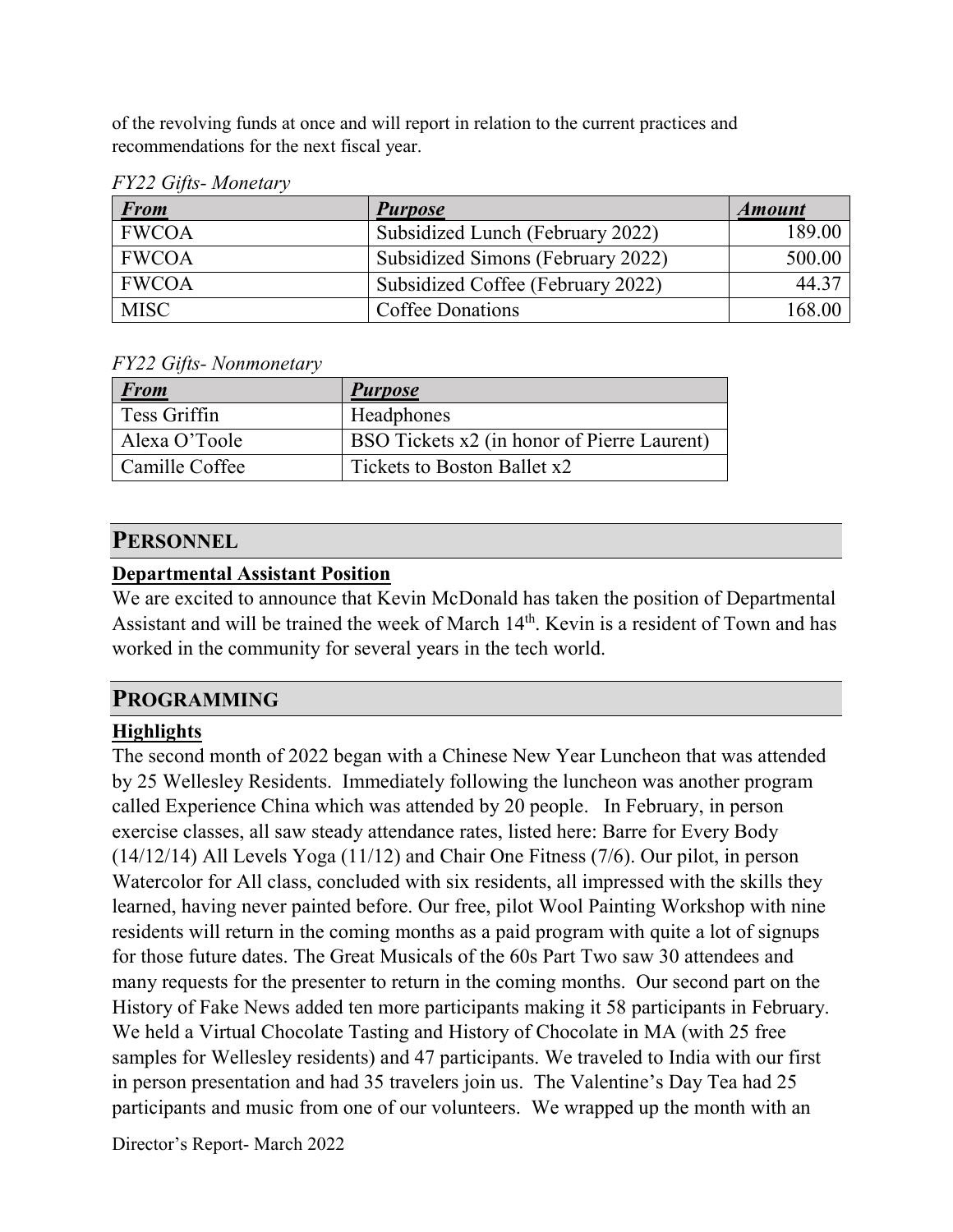online presentation about the history of the Vice Presidency with 29 participants logging on. The evening lecture for Black History month highlighted the breaking of baseball's color barrier "Before Brooklyn" and saw 32 participants zooming in.

### **Lunch Program**

In February, we saw non-residents start to sign-up for lunch, however, they were unable to attend due to snowstorms. The number of onsite lunches increased over the previous month from 45 to 54 meals. The total number of lunches served also increased from the previous month to 94 meals. The Assistant Director is looking into additional menu options to encourage more lunch participation.



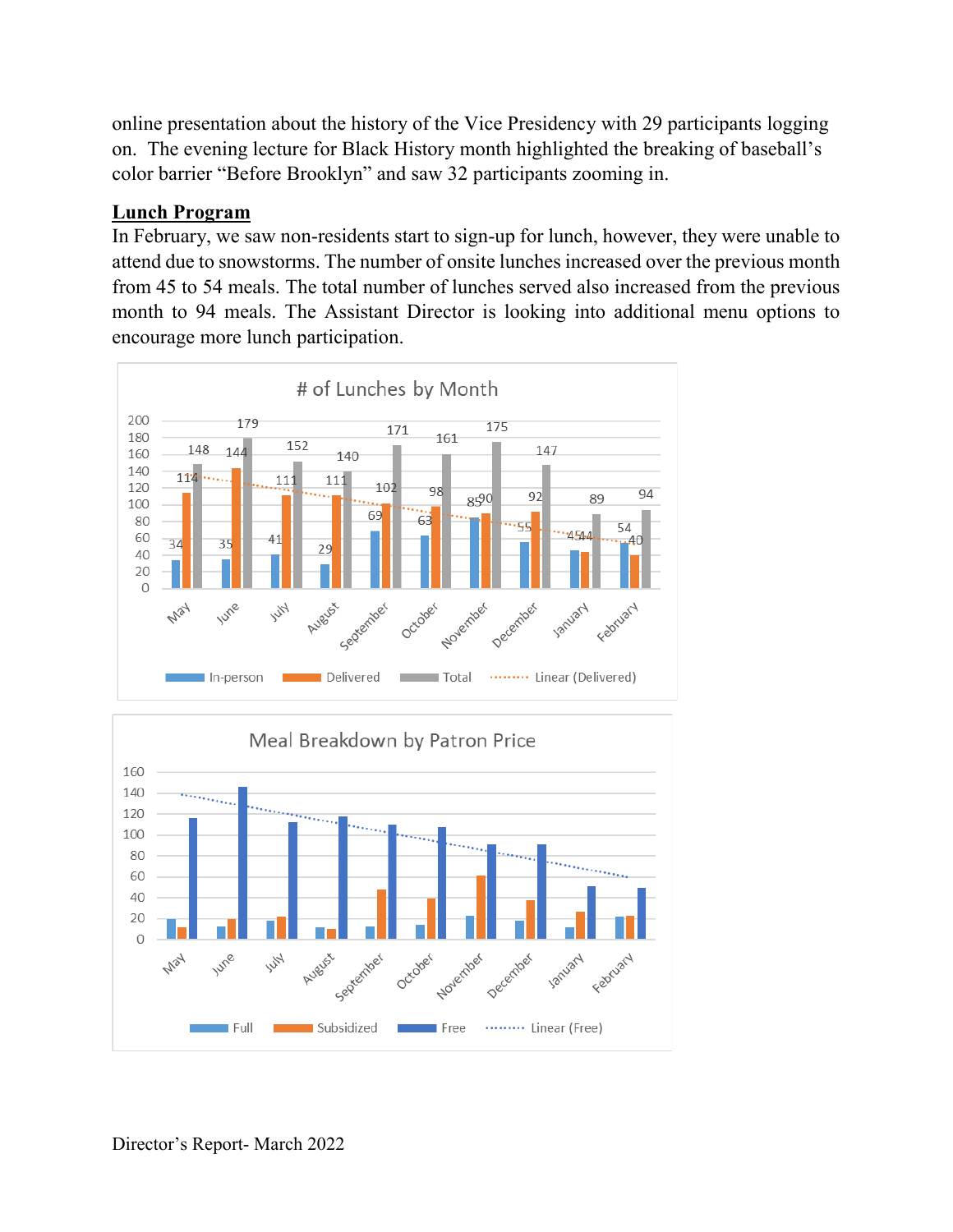# **SOCIAL WORK/OUTREACH**

### **Financial Assistance**

Some recent examples of financial assistance requests have included help with rental expenses, mortgage payment, animal boarding fees, and credit card payment. Ongoing referrals for public benefits continue and other support services continue.

# **Healthy Aging Programming**

The weekly attendance at the Tuesday Social Connections groups continue to grow with new participants attending in the last few sessions. In addition, Kate has launched a virtual "Zoom Room" social group on Wednesdays. As suspected, there has been limited interest in virtual social programming as most seniors are now looking for a reason to get out and reduce isolation.

# **Themes**

An interesting theme that has developed over the last few months is a gradual increase of new residents who have moved into available apartments in the Wellesley Housing Authority. These seniors have been contacting the COA for social services and to learn about resources and benefits. Some examples of common concerns of new residents include learning to manage high costs of living in the town, affording groceries as well as learning about transportation and other in-home and medical services.

# **TRANSPORTATION**

In February, aside from the previously mentioned tire change, the bus needed work on the front brakes. The bus drivers continue to fulfill their rides and help out around the office when needed. MWRTA notified us that they are looking to upgrade our COA Bus this year and expect that this could happen potentially before the end of 2022 calendar year.

In February, the number of trips and operational days remained the same as the previous month at 153 trips over 17 days. The number of riders slightly increased to 39 people, and the number of unique destinations remained the same at 13 locations.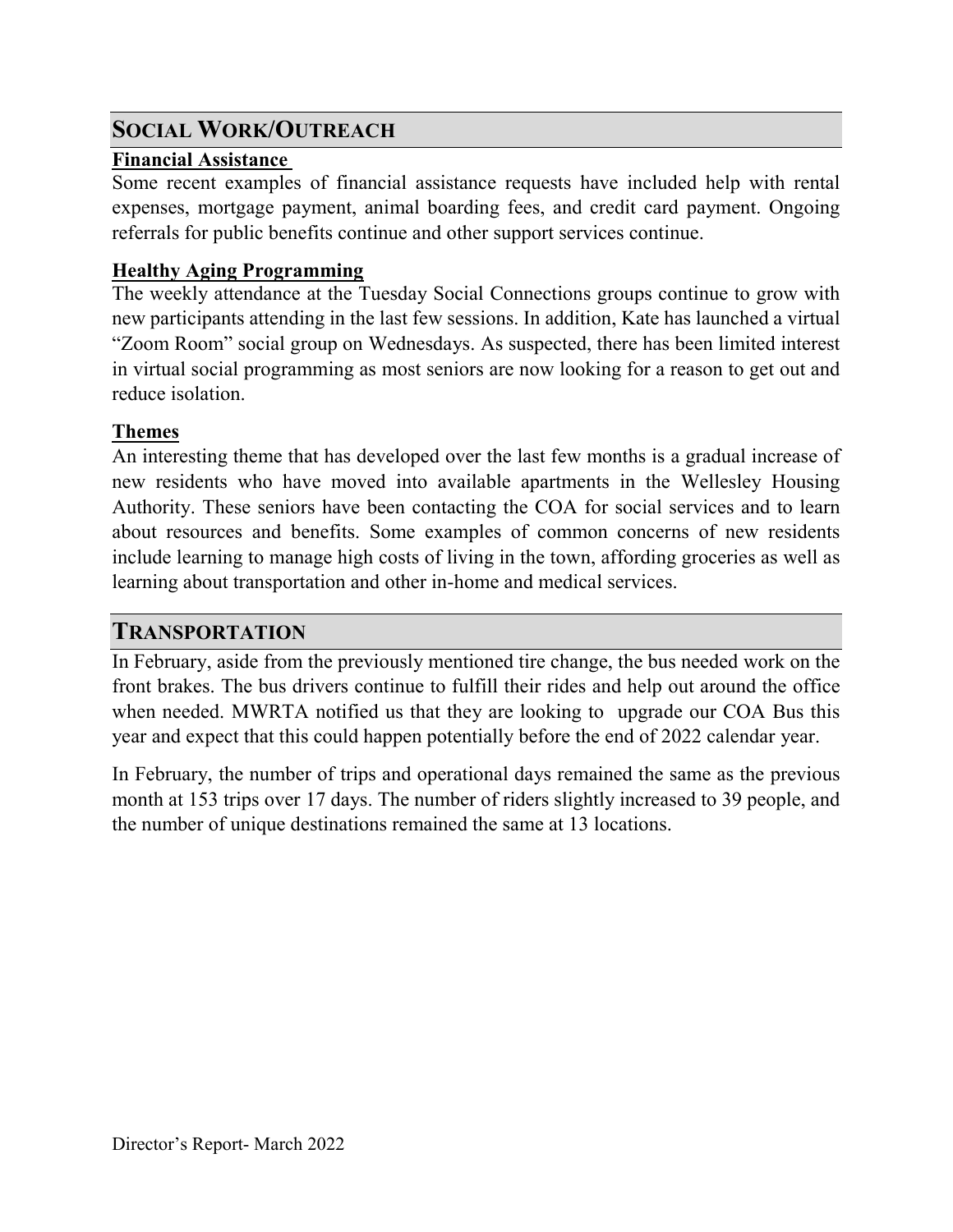



| <b>Destination</b>          | <b>Address</b>             |
|-----------------------------|----------------------------|
| New England Eye Center      | 1 Washington St            |
| Salon                       | 139 Linden St              |
| <b>Roche Brothers</b>       | 184 Linden St              |
| <b>ATI Physical Therapy</b> | 2 Laurel Ave               |
| NWH Dr                      | 2000 Washington St, Newton |
| <b>NWH</b>                  | 2014 Washington St, Newton |
| <b>Food Pantry</b>          | 207 Washington St          |
|                             |                            |

Director's Report- March 2022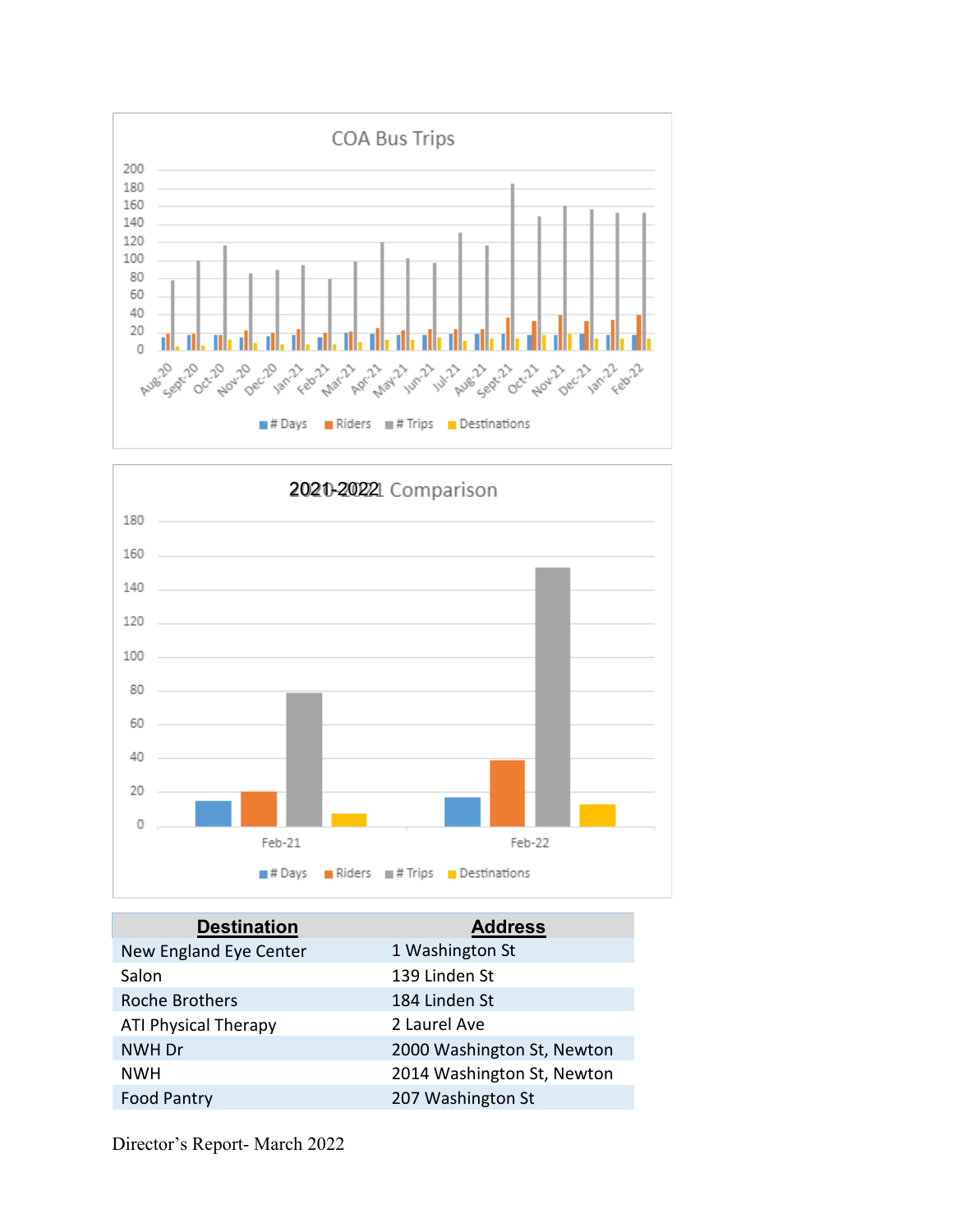| <b>Medical Building</b>      | 230 Worcester St  |
|------------------------------|-------------------|
| Nail Bar                     | 304 Washington St |
| <b>Tolles Parsons Center</b> | 500 Washington St |
| Library                      | 530 Washington St |
| Salon                        | 555 Washington St |
| Dr. Offices                  | 65 Walnut St      |
|                              |                   |

# **VOLUNTEER**

Volunteer Front Door Greeters have been trained on the new Wellesley COA Vaccine Policy and Procedures. Several changes to the recurring schedule are being worked out. Two new volunteers are being trained and will be added to the weekly schedule. We look forward to having a fully staffed volunteer schedule beginning the week of March 21st.

We held our bi-monthly check in with Phone Pals on March 2nd. Fifteen phone pal relationships remain active. Volunteers check in either weekly or on a pre-determined schedule. This program continues to be a valuable resource to meet the needs for human connection in the community. Trained volunteers are available to be matched if additional people are identified who could benefit from a friendly phone call.

We continue to plan for schedule changes due to summer absences. This presents a nice intergenerational opportunity to bring in summer student volunteers who may need community service hours for both Lunch and Greeter volunteer roles.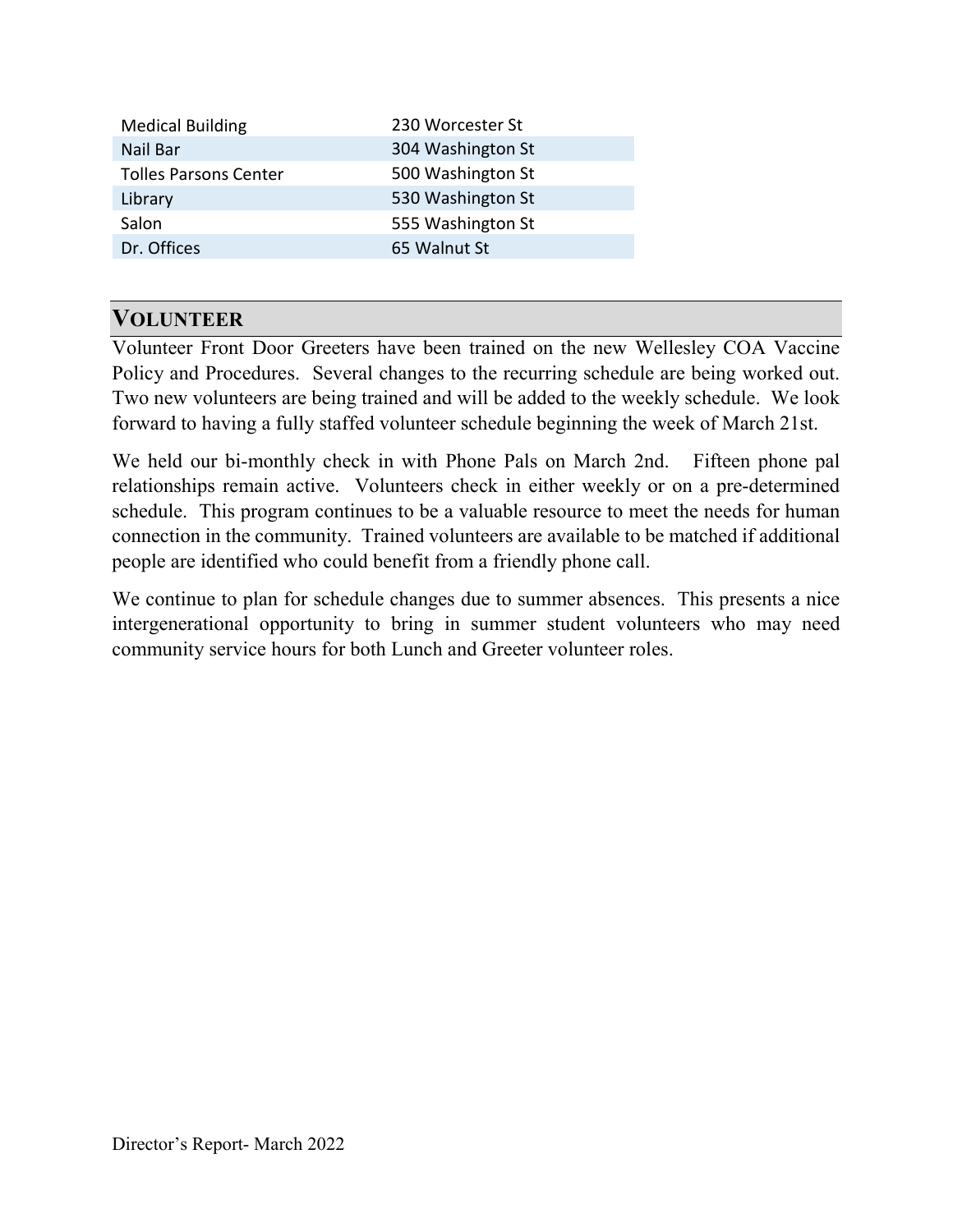# **COA FY22 Operating Budget Summary**

*64%*

| Funds Allocated <sup>S</sup> | 482.714.54 | Includes: \$42,600 EOEA & \$10K Eastern Development (in<br>salaries) |
|------------------------------|------------|----------------------------------------------------------------------|
| Expended \$                  | 308,719.01 |                                                                      |
| Current Balance \$           | 172.692.57 |                                                                      |

**Percentage Used**

| <b>Account</b>  | Name                                       | <b>Funding</b> | <b>Amount Expended</b>   | <b>Current Balance</b> | <b>Notes</b>                       |
|-----------------|--------------------------------------------|----------------|--------------------------|------------------------|------------------------------------|
|                 |                                            |                |                          |                        | Includes EOEA Offset (\$42.6k) &   |
| 01541100-000000 | <b>Salaries</b>                            | 403,405        | 274,375                  | 129,030                | Eastern Development (\$10k)        |
| 01541200-       | <b>Vehicle Maintenance</b>                 | 5,500          | 2,962                    | 2,538                  |                                    |
| 01541200-       | <b>Equipment Maintenance</b>               | 1,000          | $\overline{\phantom{a}}$ | 1,000                  |                                    |
| 01541200-       | <b>Computer Equipment</b>                  | 2,000          | $\overline{\phantom{a}}$ | 2,000                  |                                    |
| 01541200-       | <b>Training &amp; Development</b>          | 4,000          | 368                      | 3,632                  |                                    |
| 01541200-       | <b>Other Professional Services</b>         | 2,150          | 370                      | 1,780                  |                                    |
| 01541200-       | Postage                                    | 1,500          | 315                      | 1,185                  |                                    |
| 01541200-       | <b>Telephone</b>                           | 4,300          | 1,491                    | 2,809                  |                                    |
| 01541200-       | Printing & Mailing (Newsletter)            | 9,190          | 10,431                   | (1, 241)               |                                    |
|                 |                                            |                |                          |                        | Will go over by about \$60 for one |
| 01541200-       |                                            |                |                          |                        | extra month of Cable before swap   |
| 534055          | Cable & Internet                           | 1,114          | 553                      | 560                    | to Hulu Live exclusively           |
| 01541200-       | Photocopying                               | 2,400          | 909                      | 1,491                  |                                    |
| 01541200-       | <b>Software Licenses</b>                   | 5,750          | 3,650                    | 2,100                  |                                    |
| 01541200-       | Gasoline                                   | 6,000          | 1,311                    | 4,689                  |                                    |
| 01541200-       | <b>Office Supplies</b>                     | 3,706          | 948                      | 2,758                  |                                    |
| 01541200-       | <b>Equipment Maintenance/Repair</b>        |                |                          |                        |                                    |
| 543040          | <b>Supplies</b>                            | 5,000          | 1,135                    | 3,865                  |                                    |
| 01541200-       | Programs & Activities                      | 19,000         | 9,899                    | 9,101                  |                                    |
| 571010          | <b>Travel - Mileage</b>                    | 1,800          | $\overline{2}$           | 1,798                  |                                    |
| 01541200-       | <b>Conferences/Meetings Administrators</b> | 1,800          | $\overline{\phantom{a}}$ | 1,800                  |                                    |
| 01541200-       | <b>Dues-Administrators</b>                 | 1,700          | 1,303                    | 397                    |                                    |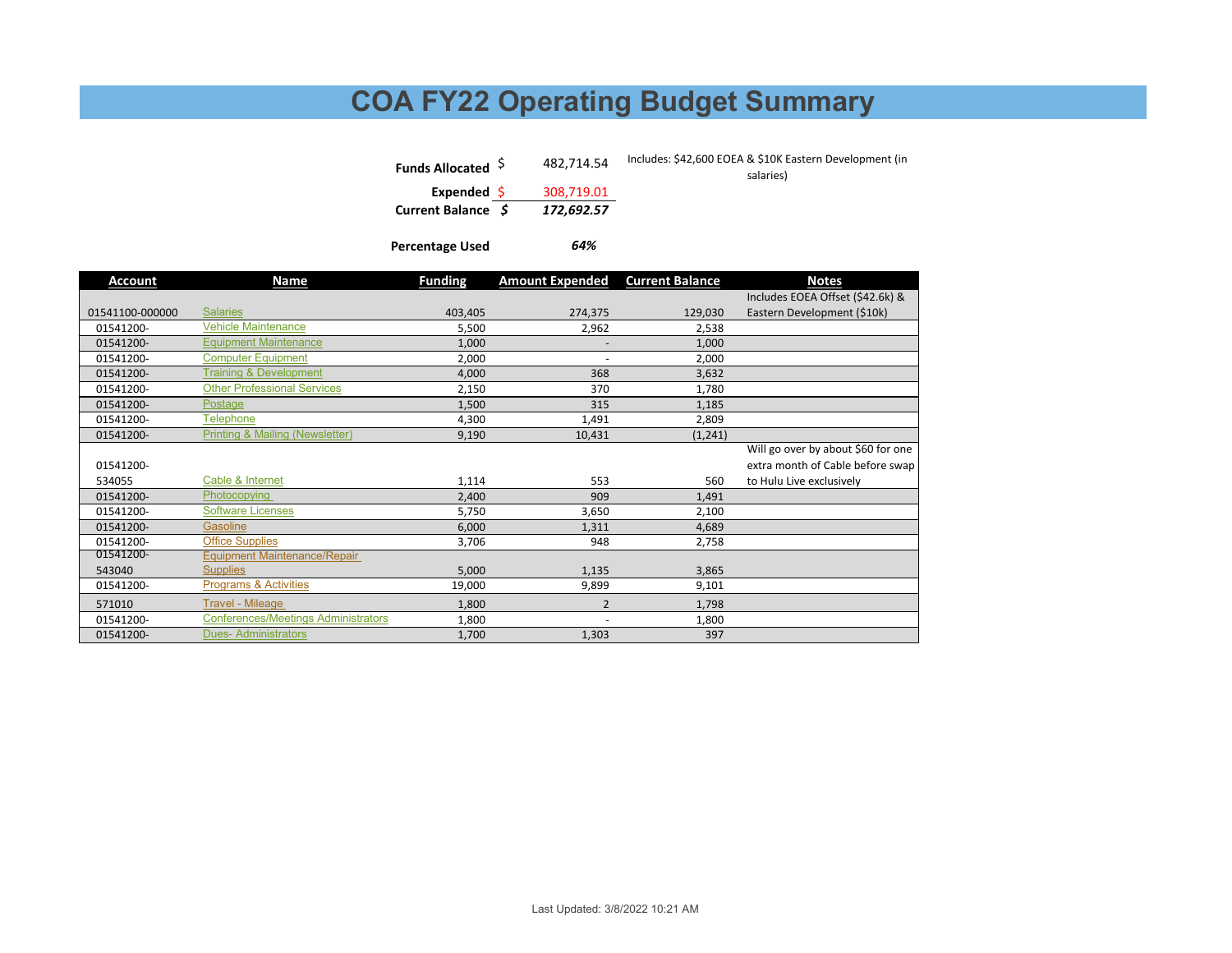# **Summary of Program & Activities Team Budget**

| <b>Funding Source</b>                 | Source                      |        | <b>Starting Balance Current Balance % Expended</b> |     |
|---------------------------------------|-----------------------------|--------|----------------------------------------------------|-----|
| Programs & Activities (Day)           | Tax Funds (Operating)       | 19,000 | 7,317                                              | 61% |
| <b>PILOT Programs</b>                 | Revolving Funds             | 10,000 | 4,480                                              | 55% |
| <b>Evening Programs</b>               | <b>JWL</b>                  | 3,962  | 1,592                                              | 60% |
| <b>Wellesley Media Programs</b>       | <b>EOEA</b>                 | 5,000  | 5,000                                              | 0%  |
| Events/Holidays/Social Programs EOEA  |                             | 5,000  | 1,205                                              | 76% |
| <b>Activities Additional Supplies</b> | <b>EOEA</b>                 | 2,500  | 462                                                | 82% |
|                                       | <b>Totals</b>               | 45,462 | 20,057                                             |     |
|                                       | <b>Percentage Remaining</b> |        | 44.12%                                             |     |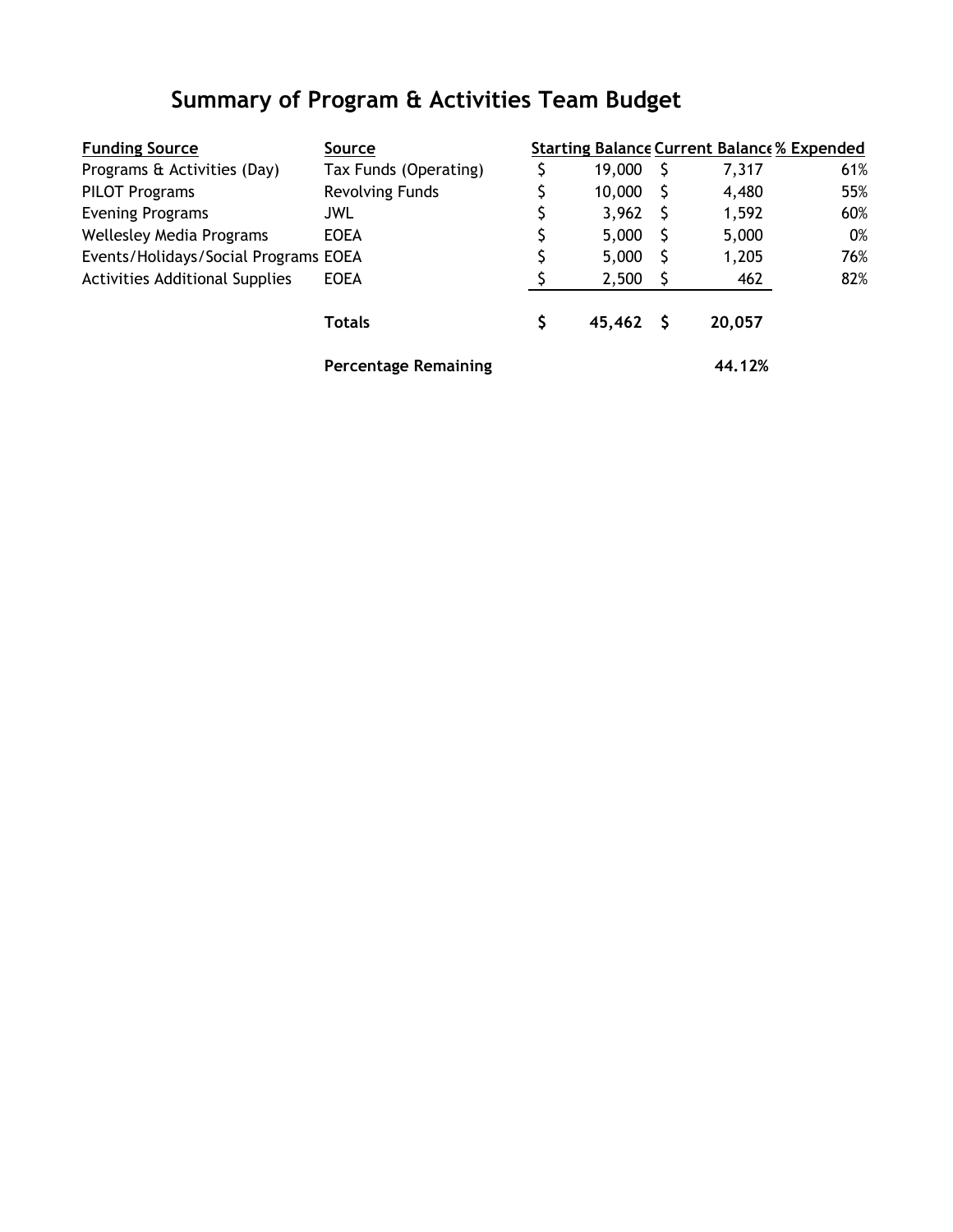# **FY22 Sponsorship Tracking**

| <b>Sponsor Name</b>                                     | <b>Program/Activity Sponosored</b>                        | <b>Date Program</b> | <b>Estimated/Acutal Value</b>                                                | <b>Rationale for Value</b>             |  |
|---------------------------------------------------------|-----------------------------------------------------------|---------------------|------------------------------------------------------------------------------|----------------------------------------|--|
|                                                         | Wingate One & Wingate Resid Harvest Social food and drink | 9/14/2021           |                                                                              |                                        |  |
| Wellesley Police Department Annual BBQ for 50 residents |                                                           | 10/1/2021           |                                                                              |                                        |  |
|                                                         | Wingate One & Wingate Resid Andrew Llyod Weber Program    | 10/7/2021           |                                                                              | \$250 Fee for presentation             |  |
| <b>BAYADA Home Health Care</b>                          | <b>Fall Decor Craft</b>                                   | 10/25/2021          |                                                                              |                                        |  |
| Wendy Bedrosian                                         | <b>Flowers for Harvest Social</b>                         | 9/14/2021           |                                                                              |                                        |  |
| Friends of the COA                                      | Wednesday Welcome Goody Bags                              | 10/6/2021           |                                                                              |                                        |  |
| <b>Whitney Place Natick</b>                             | Lunch and Learn                                           | 11/1/2021           |                                                                              |                                        |  |
| Mary Ann Morse Healthcare                               | Newton Swing Band Performance &                           |                     | 11/9/2021 \$200 food and \$ donation to Newton Senior Center for performance |                                        |  |
| <b>Wellesley Fire Department</b>                        | Thanksgiving Dinner Delivered                             | 11/20/2021          |                                                                              |                                        |  |
| <b>Wellesley Cultural Council</b>                       | Ruth Harcovitz Performance                                | 12/10/2021          |                                                                              |                                        |  |
| Newton Wellesley Center for                             |                                                           |                     |                                                                              |                                        |  |
| <b>Alzheimers Care</b>                                  | <b>Desserts for Holiday Party</b>                         | 12/10/2021          |                                                                              |                                        |  |
| Friends of the COA                                      | <b>Holiday Gift Bags</b>                                  | 12/10/2021          |                                                                              |                                        |  |
| <b>Wellesley Cultural Council</b>                       | DanceEdu Performance                                      | 12/28/2021          |                                                                              |                                        |  |
| <b>Wellesley Cultural Council</b>                       | Ireland to America                                        | 3/15/2022           |                                                                              | \$500 I was included in correspondence |  |
|                                                         |                                                           |                     |                                                                              |                                        |  |
|                                                         |                                                           |                     |                                                                              |                                        |  |
|                                                         |                                                           |                     |                                                                              |                                        |  |
|                                                         |                                                           |                     |                                                                              |                                        |  |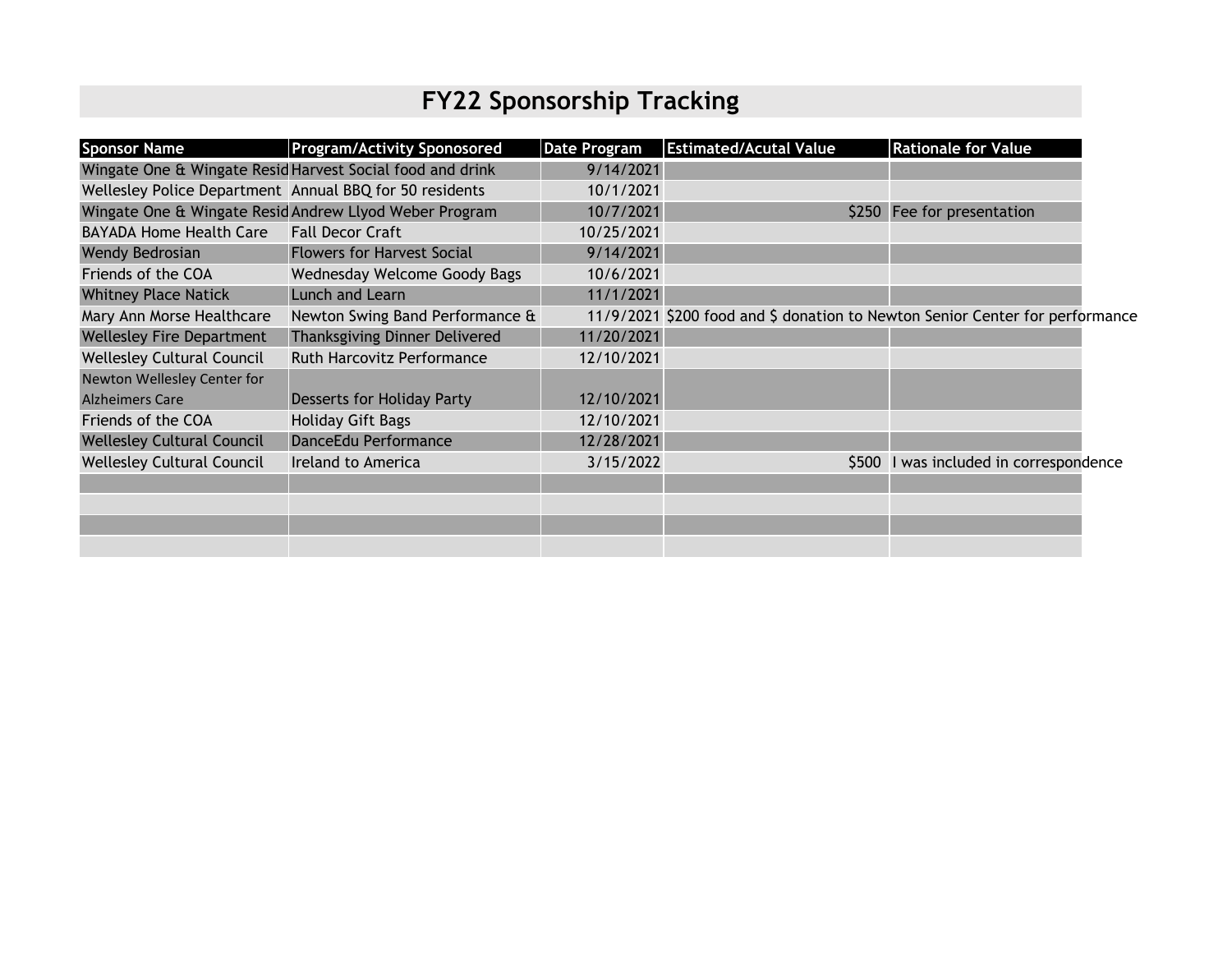#### **Summary EOEA Funding**

| <b>Funding Source</b>                | <b>Source</b>                    |              |              | <b>Starting Balanc Current Balance</b> |
|--------------------------------------|----------------------------------|--------------|--------------|----------------------------------------|
| Wellesley Media Programming          | <b>EOEA FY22</b>                 | \$<br>5,000  | $\mathbb{S}$ | 5,000                                  |
| <b>Event Holiday Social Programs</b> | <b>EOEA FY22</b>                 | \$<br>5,000  | $\mathbb{S}$ | 1,515                                  |
| Activities & Additional Supplies     | <b>EOEA FY22</b>                 | \$<br>2,500  | <sup>S</sup> | 2,360                                  |
| <b>Fitness Class Offset</b>          | <b>EOEA FY22</b>                 | \$<br>5,000  | S            | 5,000                                  |
| <b>Fitness Center Supplies</b>       | <b>EOEA FY22</b>                 | \$<br>1,000  | S            | 367                                    |
| Volunteer Appreciation               | <b>EOEA FY22</b>                 | \$<br>1,000  | <sup>S</sup> | 1,000                                  |
| <b>Salary Offset</b>                 | <b>EOEA FY22</b>                 | \$<br>42,600 | S            |                                        |
| Unappropriated                       | <b>EOEA FY22</b>                 | \$<br>153    | S            | 153                                    |
| FY21 EOEA Carry Over                 | EOEA FY21 Carry Forward*         | \$<br>65,148 | S            | (1,805)                                |
|                                      | <b>Totals FY22 ONLY</b>          | \$<br>62,253 | S            | 13,591                                 |
|                                      | <b>Percentage Remaining FY22</b> |              |              | 21.83%                                 |

\*Holding 17,434 Balance for Town's requirement for FT conversion of position for Benefits.

\*Budget based on estimated EOEA amounts. Once grant is sent out, we will update the unappropriated balance.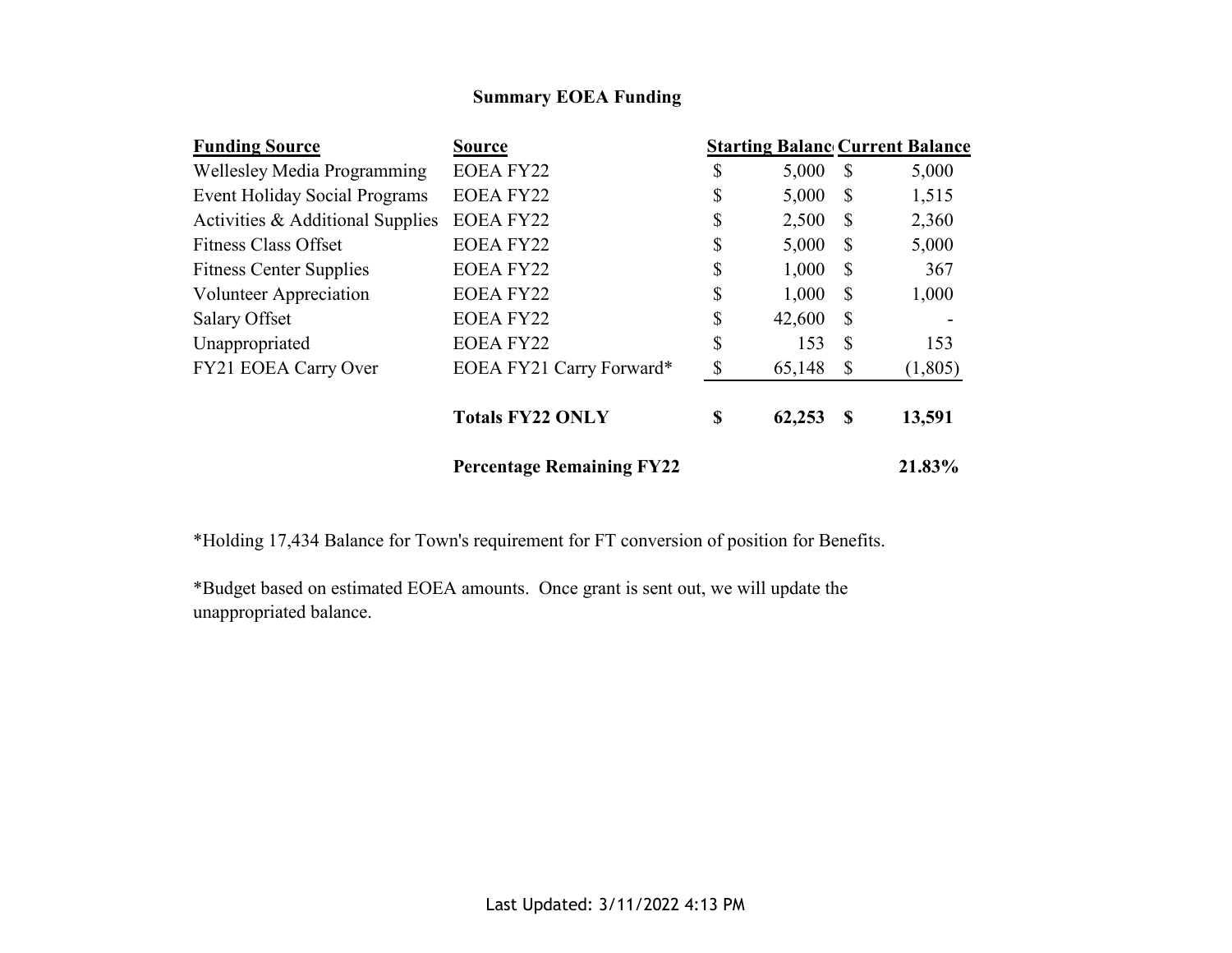# **COA Gift Funds**

| <b>Name of account</b>               | <b>Purpose</b>                                                | <b>Requries:</b>            | <b>Starting</b> |        | Revenue2 Expense2 | <b>Balance</b>      |
|--------------------------------------|---------------------------------------------------------------|-----------------------------|-----------------|--------|-------------------|---------------------|
|                                      | Established 6/16 with grant from the Fund for Wellesley;      |                             |                 |        |                   |                     |
|                                      | funds specific to paying for COA Marketing and Brand          |                             |                 |        |                   |                     |
| <b>COA Marketing Plan Account</b>    | Positioning Plan. 7/17 - Add'l \$10K gift for execution.      | <b>Board Approval</b>       | 5,614.50        |        | 189               | - \$<br>5,426       |
|                                      | Established 12/13 with \$4K gift from Almira Simons Fund to   |                             |                 |        |                   |                     |
|                                      | supplement programs/services line item in operating           |                             |                 |        |                   |                     |
| <b>COA Supplemental Programs</b>     | budget.                                                       | <b>Board Approval</b>       | 1,652.70        |        |                   | \$<br>1,653         |
|                                      | All general donations are deposited here. (includes NEF       |                             |                 |        |                   |                     |
| <b>General Gift Account</b>          | Fitness Center Grant 9/17/21 \$9,642                          | <b>Board Approval</b>       | 25,385          | 10,458 | $8,663$ \$        | 27,181              |
|                                      | Donations from passengers specific to support VDP.            |                             |                 |        |                   |                     |
|                                      | Expenditures are intended to support VDP and historically     |                             |                 |        |                   |                     |
| <b>VDP Account</b>                   | have gone to provide recognition to VDP drivers.              | <b>Board Approval</b>       | 1,282.50        |        |                   | \$<br>1,283         |
| <b>COA Bus Gift Account</b>          | New 10/15; donations specific to COA Bus.                     | Director                    | 5,258           | 3      | $\omega$          | \$<br>5,261         |
|                                      | Established 10/17 with gift from NEF for costs associated     |                             |                 |        |                   |                     |
|                                      | with coffee/dairy/café supplies. Donations are deposited as   |                             |                 |        |                   |                     |
|                                      | revenue. Director request monthly reimbursement. Money        |                             |                 |        |                   |                     |
|                                      | is requested from the Friends at the end of each month.       |                             |                 |        |                   |                     |
| <b>COA Coffee Gift Account</b>       | Year end balance should be zero.                              | Director                    |                 | 1,319  | $1,467.26$ \$     | (149)               |
|                                      | Established 2/18 with gift from FWCOA for                     |                             |                 |        |                   |                     |
|                                      | newspaper/magazine subsciptions for café. FY22 Covers         |                             |                 |        |                   |                     |
|                                      | New York Times, Wall Street Journal, Townsman, USA            |                             |                 |        |                   |                     |
| <b>COA Subscriptions/Magazine</b>    | Today, and Boston Globe.                                      | Director                    | 39              | 1,298  | 759 \$            | 579                 |
|                                      | Established in 5/16 as the place to deposit WHJWC gifts       |                             |                 |        |                   |                     |
|                                      |                                                               |                             |                 |        |                   |                     |
|                                      | specific to the E/W Lecture Series (previously was COA        |                             |                 |        |                   |                     |
| COA Wlsy Hills Junior Women's Club   | Supplemental Programs).                                       | Director                    | 3,962           |        | 1,195             | 5<br>2,767          |
|                                      |                                                               |                             |                 |        |                   |                     |
|                                      | Established 10/20 with funds from Almira Simons to cover      |                             |                 |        |                   |                     |
|                                      | first few months. Funds transferred from BOH as remaining     |                             |                 |        |                   |                     |
| <b>Hot Meals Program</b>             | balance. \$10k grant 11/2020 from NWH Foundation.             | Director                    |                 | 2,381  | $2,381$ \$        | (0)                 |
|                                      | Created 08/2021 to allow for a place for donations from the   |                             |                 |        |                   |                     |
|                                      | FWCOA for Lunch Subsidies to be collected before being        |                             |                 |        |                   |                     |
|                                      | transferred to cover TP014 Lunch costs in the revolving       |                             |                 |        |                   |                     |
| Lunch Subsidy Program                | fund.                                                         | Director                    |                 | 687    | 687               | $\mathsf{S}$        |
|                                      | When someone wishes to purchase a COA gift certificate for    |                             |                 |        |                   |                     |
|                                      | another person, deposit funds here. Code the gift             |                             |                 |        |                   |                     |
| <b>COA Gift Certificates Account</b> | certificate to match the expense account.                     | Director                    | 987             |        |                   | $\mathsf{S}$<br>987 |
|                                      | Established 11/14 with gift from FWCOA; Formal application    |                             |                 |        |                   |                     |
|                                      | required and requires approval of COA Director. Intended      |                             |                 |        |                   |                     |
|                                      | use is for individuals in need of financial assistance due to |                             |                 |        |                   |                     |
|                                      | extenuating circumstances/financial hardship. Ideally 1 x     |                             |                 |        |                   |                     |
| <b>FWCOA/Client Assistance</b>       | only use                                                      | <b>Director Discretion</b>  | 4,860.86        |        | 264               | \$.<br>4,597        |
|                                      |                                                               |                             |                 |        |                   |                     |
|                                      | Established 5/15 with gift from FWCOA; expenditures from      |                             |                 |        |                   |                     |
|                                      | this fund are to cover urgent medical transportation;         |                             |                 |        |                   |                     |
|                                      | approval of COA Director or Assistant Director required.      |                             |                 |        |                   |                     |
| Authorized Taxi Transportation       | Must be documented in MSC database in the client record.      | Director/Assistant Director | 766.57          |        | - \$              | 767                 |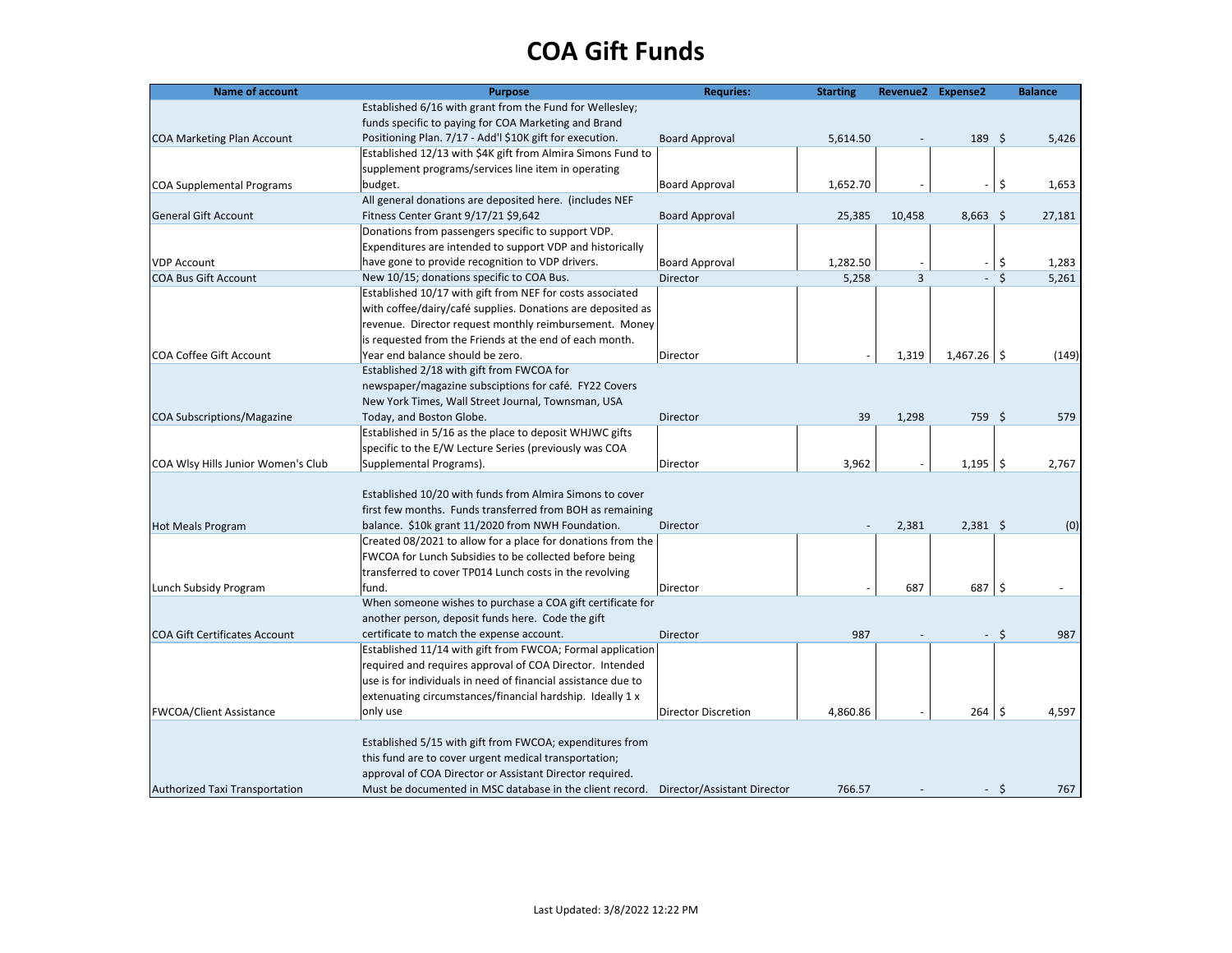#### **Other Available Funds to Request from**

| <b>Name of account</b> | <b>Purpose</b>                                               | <b>Expediture Permission</b> | <b>Starting</b> | IN.    | <b>COA Expenditures</b> |     | <b>Balance</b> |
|------------------------|--------------------------------------------------------------|------------------------------|-----------------|--------|-------------------------|-----|----------------|
| Campana Funds          | Programming for seniors and building modifications.          | COA Board & SB               | 320,000         | 36,000 |                         | - 5 | 356,000        |
| New Era Funds          | Funding within the FWCOA, to support the mission and         |                              |                 |        |                         |     |                |
|                        | strategic plan of the COA and FWCOA to be used for           |                              |                 |        |                         |     |                |
|                        | unattended needs and opportunities at the COA beyond the     |                              |                 |        |                         |     |                |
|                        | capacity of the Town budget and other sources of outside     |                              |                 |        |                         |     |                |
|                        | funding. It will not support requests for ungoing personnel  |                              |                 |        |                         |     |                |
|                        | expenses. Requests of the NEF are to be filed by the first   |                              |                 |        |                         |     |                |
|                        | new day of each new quarter, of \$1k or more, generated by   |                              |                 |        |                         |     |                |
|                        | the Director after a vote of the COA Board.                  | NEF committee of FWCOA       |                 |        | $9,698$   \$            |     |                |
| <b>FWCOA</b>           | Seeks to create vibrant aging expereince to enrich lives of  |                              |                 |        |                         |     |                |
|                        | wellesley citizens, 60 and older, by providing financial     |                              |                 |        |                         |     |                |
|                        | support for special programs, activities, and other needs of |                              |                 |        |                         |     |                |
|                        | the COA.                                                     | <b>FWCOA</b>                 |                 |        |                         |     |                |
| Almira Simons Funds    | Any Wellesley resident, male or female, age 60 or order who  |                              |                 |        |                         |     |                |
|                        | is encountering financial hardship.                          | <b>FWCOA (Fred)</b>          |                 |        |                         |     |                |